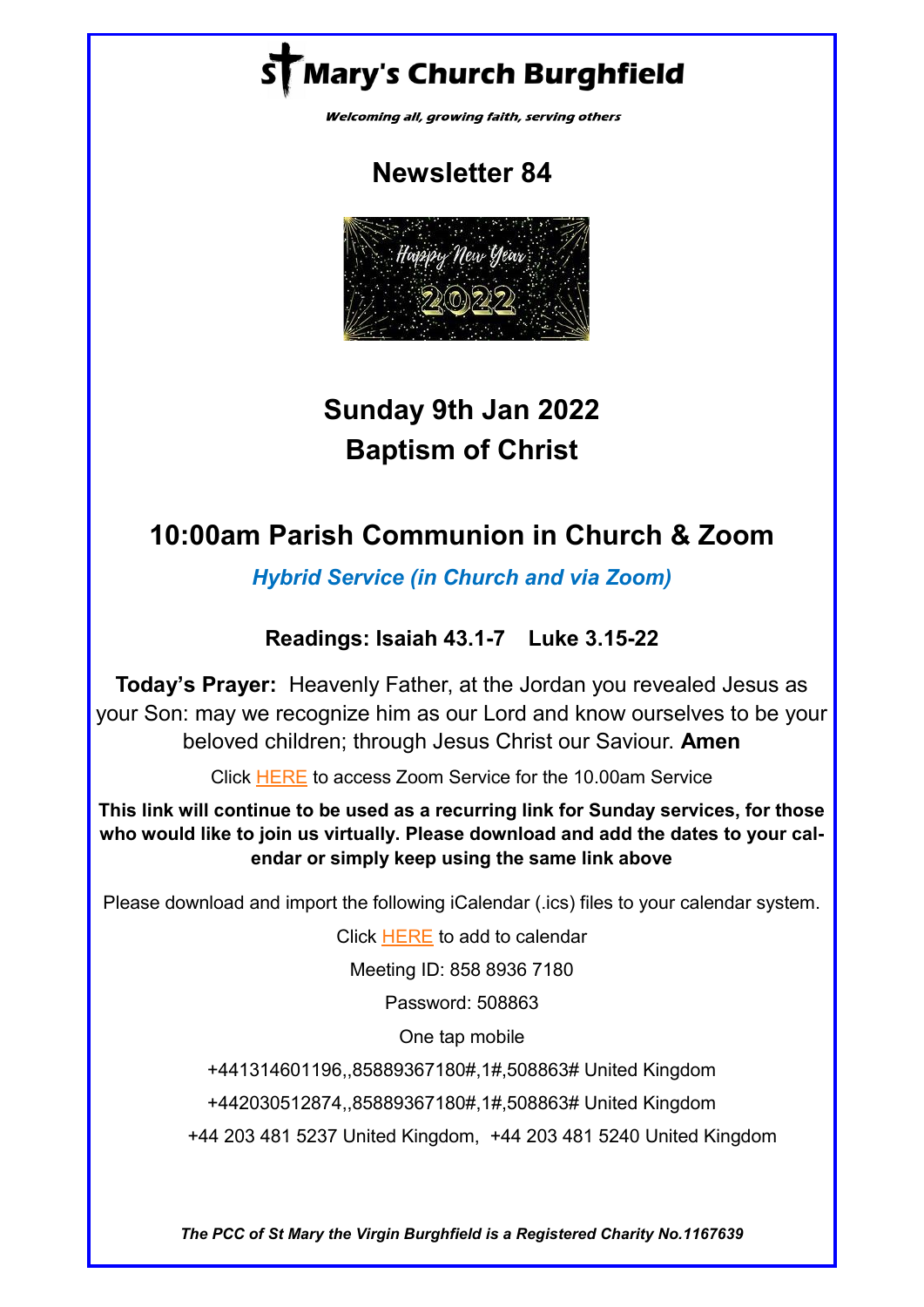

#### Daily Readings for the week beginning Mon 10th Jan 2022

Mon 10th Jan Psalms 2, 110 or 80, 82, Genesis 1.1–19, Matthew 21.1–17 Tues 11th Jan MP Psalms 8, 9 or 87, 89.1–18, Genesis 1.20—2.3, Matthew 21.18–32 Wed 12th Jan Psalms 19, 20 or 119.105–128, Genesis 2.4–end, Matthew 21.33–end Thurs 13th Jan Psalms 21, 24 or 90, 92, Genesis 3, Matthew 22.1–14 Fri 14th Jan Psalms 67, 72 or 88 (95), Genesis 4.1–16, 25–26, Matthew 22.15–33 Sat 15th Jan Psalms 29, 33 or 96, 97, 100, Genesis 6.1–10, Matthew 22.34–end



### **Please pray for 09th Jan**

Anstey Pl, Valley Rd, Stable Cl, Ragdale Cl, Saxby Cl, Kennet Pl Our sacristans and servers People living in residential and sheltered homes

Those who have died recently.

Years Mind:



9am Monday Morning Prayer (weekly) Click [HERE](https://us02web.zoom.us/j/88314699164?pwd=a0xISUlPSm52RVEvSVlNTzRHdHR5dz09) to access Morning Prayer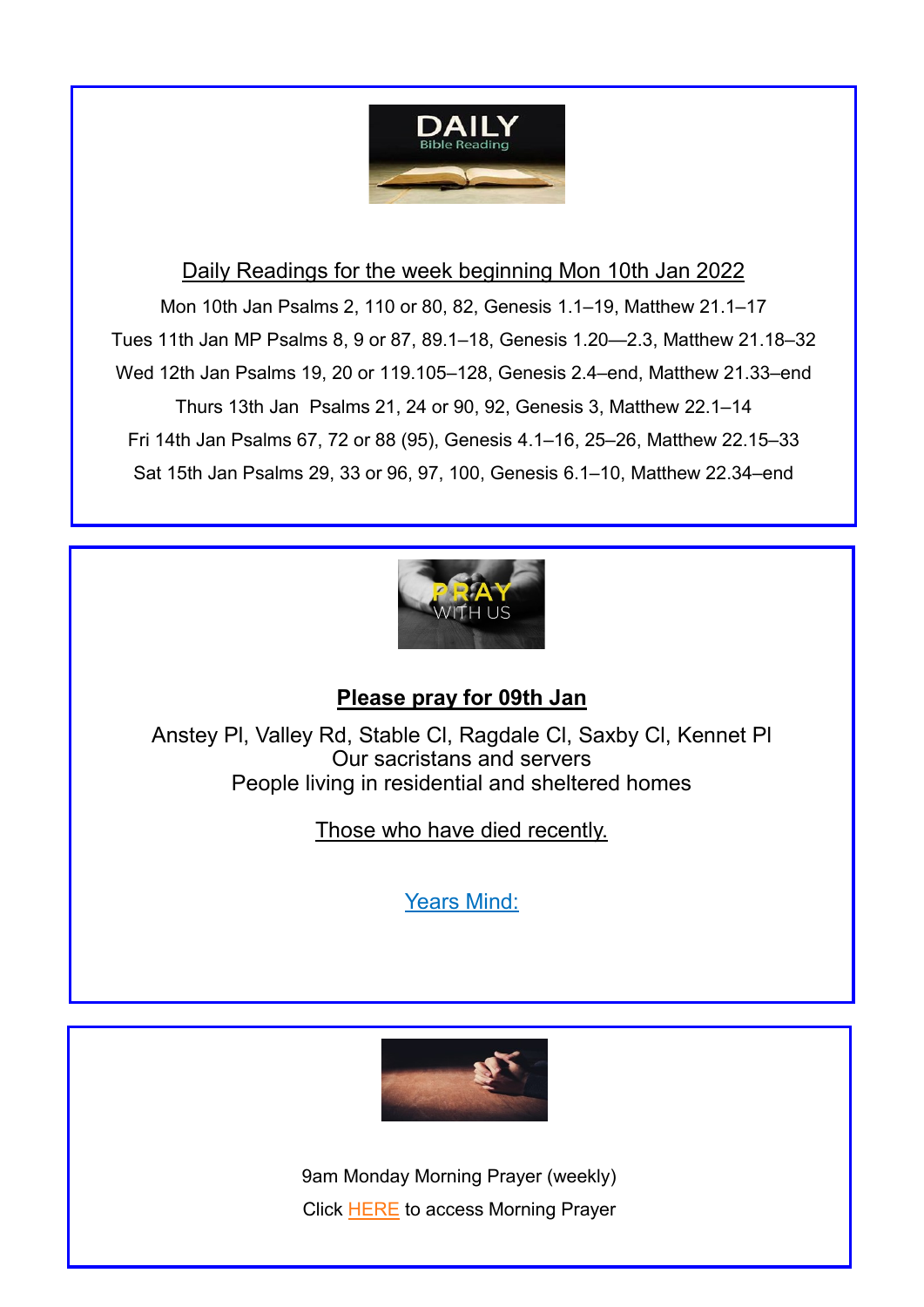

# ROOTS Activity sheet

#### 9-15 January 2022 . Baptism of the Lord

# Luke 3.15-17,21-22

**Name** 

Jesus is baptized by John in the river, and a voice from heaven<br>declares God's love for Jesus.

Ø



Add the details on John and Jesus' faces -



O ROOTS for Churches Ltd Weekly worship and learning resources at www.rootsontheweb.com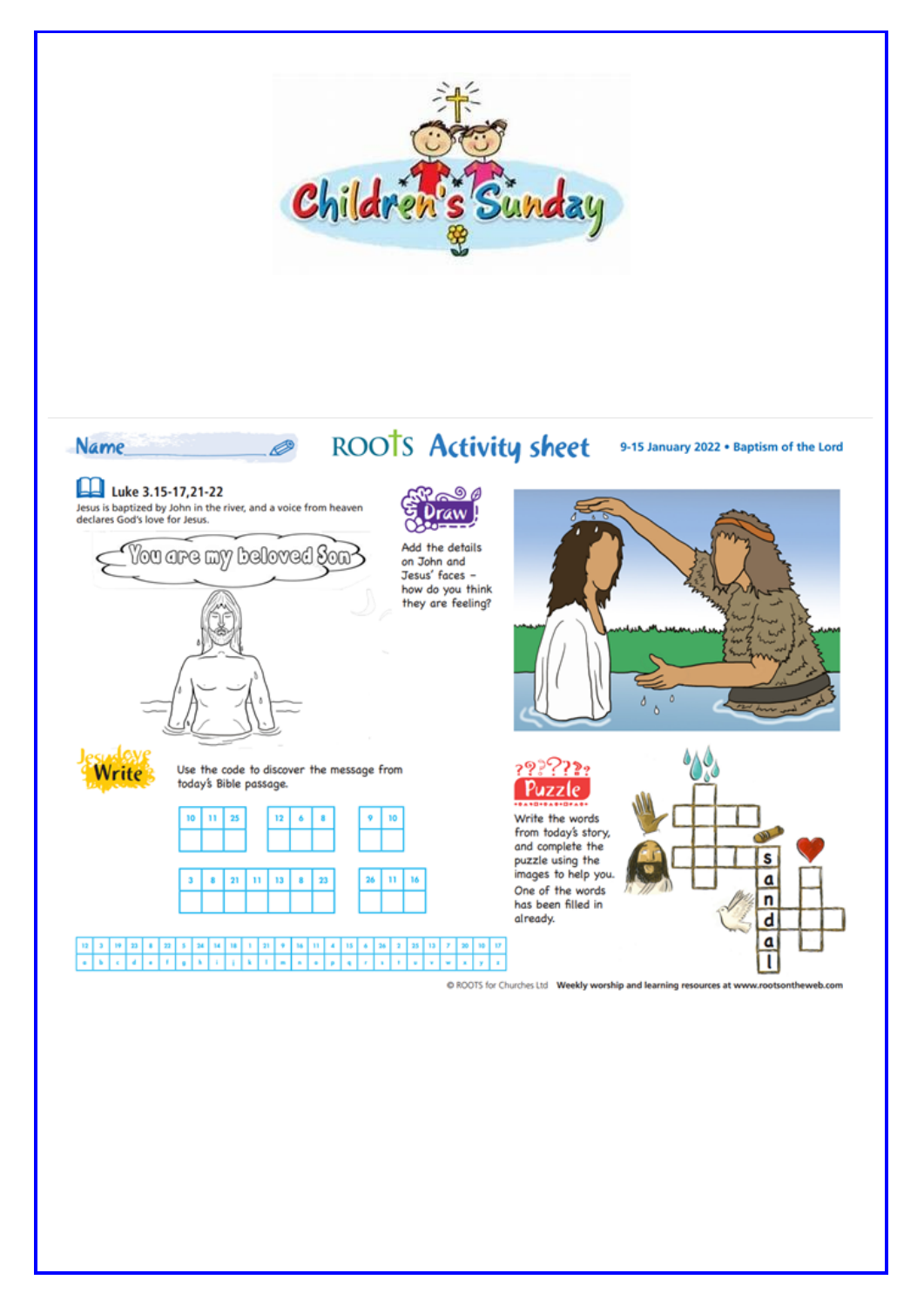

## **Years Mind**

A reminder that if you would like the names of any of your loved ones who have died, to be added to our weekly prayers please contact Margaret Thomas to give her these details. You will need to provide their date of death, name and their relationship to you.

**For Prayer Requests -** Please email prayer-request@stmarysburghfield.org

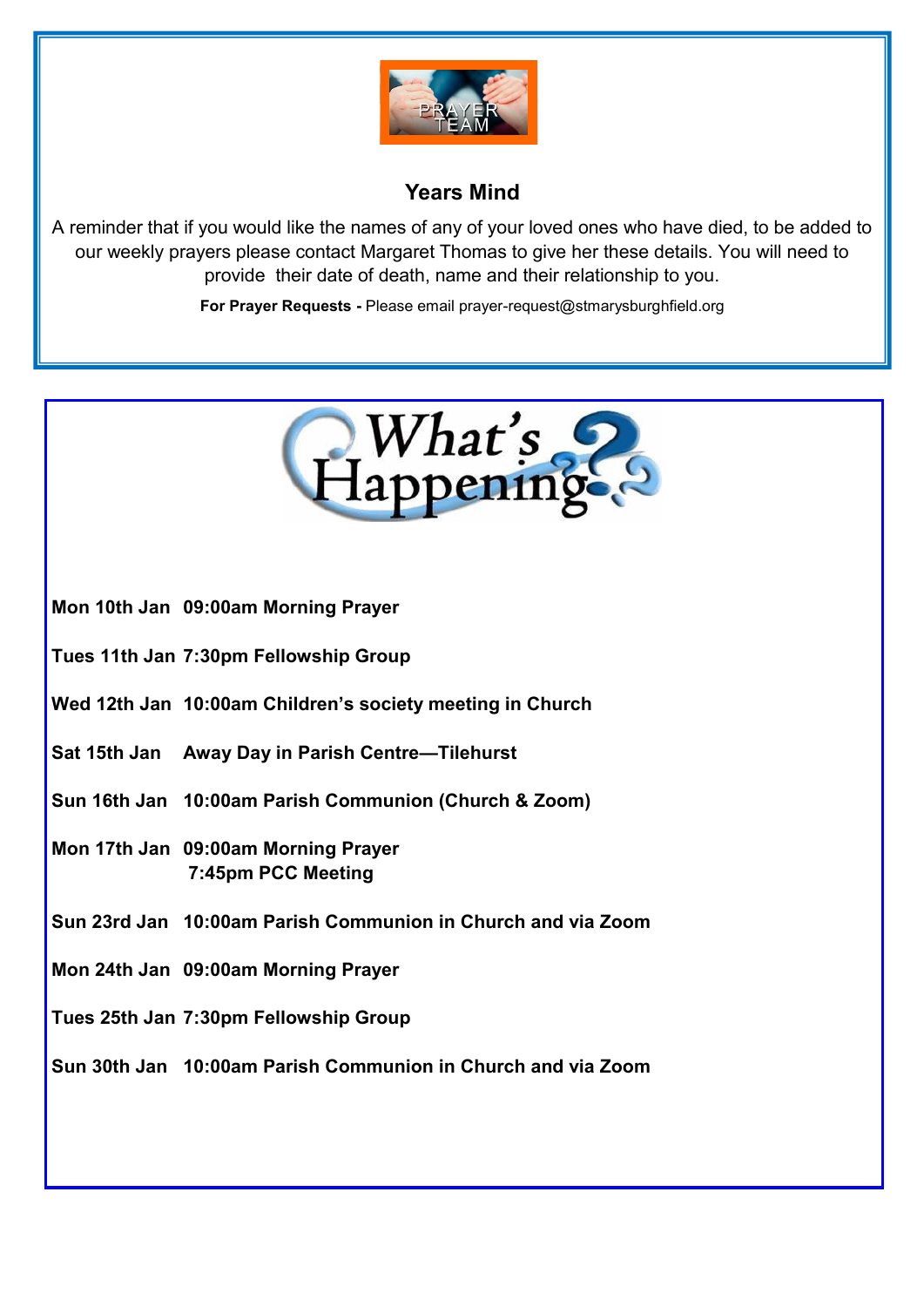

**We at St Mary's now offer an online donation page! If you would like to donate, please click on the link:** 



[https://givealittle.co/campaigns/77b371b3](https://givealittle.co/campaigns/77b371b3-68f6-4729-a808-8fd58d9c589f)-68f6-4729-a808-8fd58d9c589f

**Thank you for supporting our ministry and mission**



Church at Home

Live-streamed and 'as live' worship is available for everyone across the Diocese of Oxford, these services complement the prayers, meditations and worship offered by local churches. Our principal Diocesan services take place at 10 am each Sunday. Please click on the [link](https://www.oxford.anglican.org/coronavirus-covid-19/livestream/?utm_source=Diocese+of+Oxford+Mailing+Lists&utm_campaign=850c4f26e1-EMAIL_CAMPAIGN_2018_06_07_04_41_COPY_01&utm_medium=email&utm_term=0_5e6b832234-850c4f26e1-339828605) for the Diocesan website link for any further information.

#### **Daily Hope telephone line**

As well as the Church at Home weekly telephone service from the Diocese, a new national phoneline offers music, prayers, and reflections as well as full worship services. The line is available 24 hours a day on 0800 804 8044



## **Contact Details**

Rector -Revd Glynn Lautenbach

07979151598 or 0118 983 2115 or Email: RectorSMB@outlook.com

Parish Administrator Tuesday –Friday 08:45 –12:45 Office location—Homebased

If you need a face to face meeting please email or call on the below to arrange a date and time

Office Mobile-07979871608 Email: stmarysburghfield@outlook.com

To Contact the Churchwardens:

Michael Wood– Email: mike.wood@stmarysburghfield.org

Alison Eves—Email: alison.eves@stmarysburghfield.org

Website: www.stmarysburghfield.org

Find us on [Facebook](https://www.facebook.com/St-Marys-Church-Burghfield-161987027181303/) too! Photos and news of upcoming and recent events on our page "St Mary's Church Burghfield".

Address: Church Lane, Burghfield Village, Reading, Berks, RG30 3TG The PCC of St Mary the Virgin Burghfield is a Registered Charity No.1167639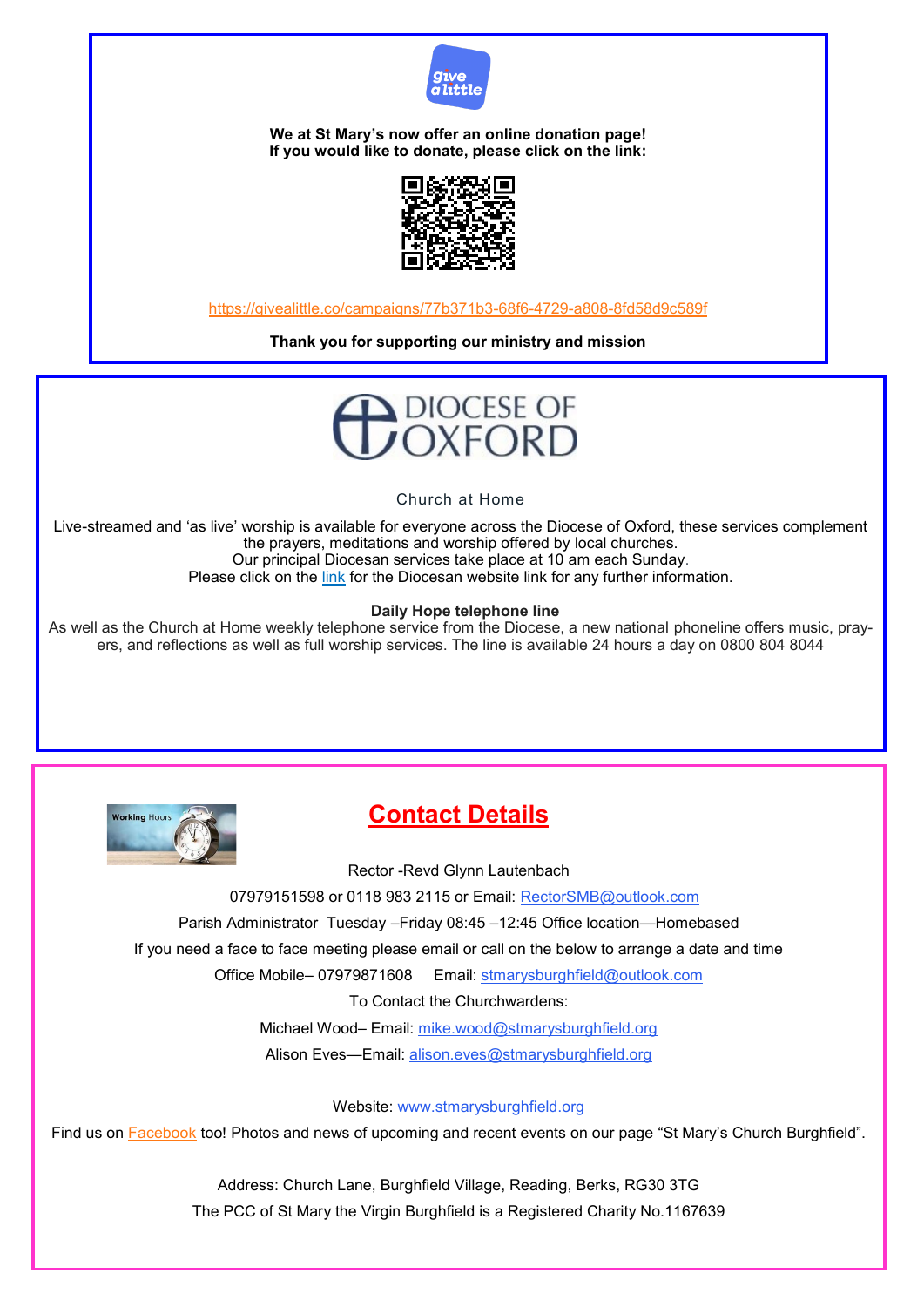

# **Terracycling at St Mary's!**



We are participating in "Terracycling", a scheme which enables us to recycle things which we would otherwise throw into landfill. They can be placed into the storage units in the porch. Please keep checking as we do change these monthly, however you are welcome to store other items at home and bring them when we collect them again.

**Other ways to help with Terracycling and playing our part in caring for creation. We have put together a leaflet with helpful information about where to recycle locally as well as links to organisations concerned about the climate crisis. These leaflets and a few other helpful ones are available in church to collect. Leaflets are also available on the website.**